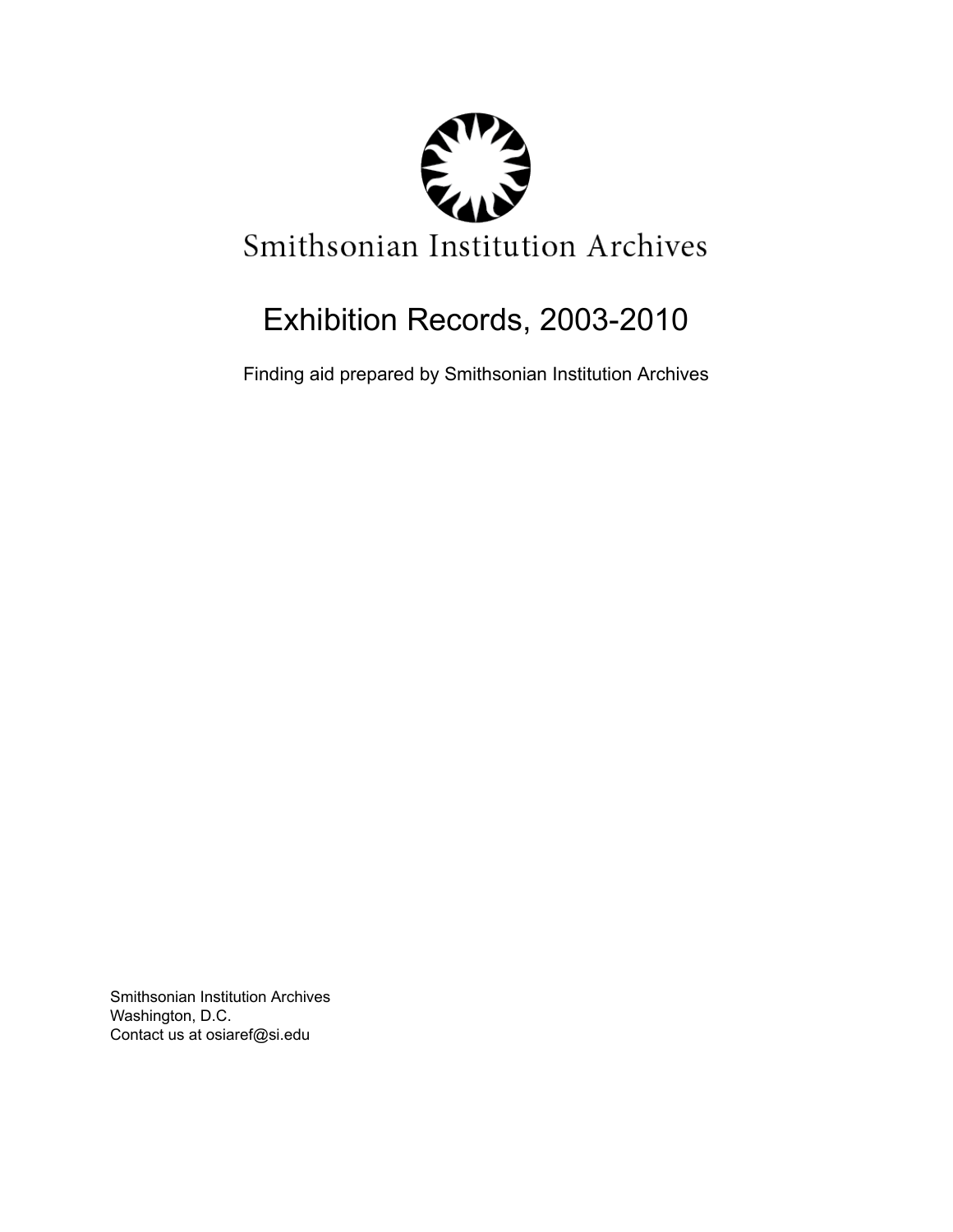## **Table of Contents**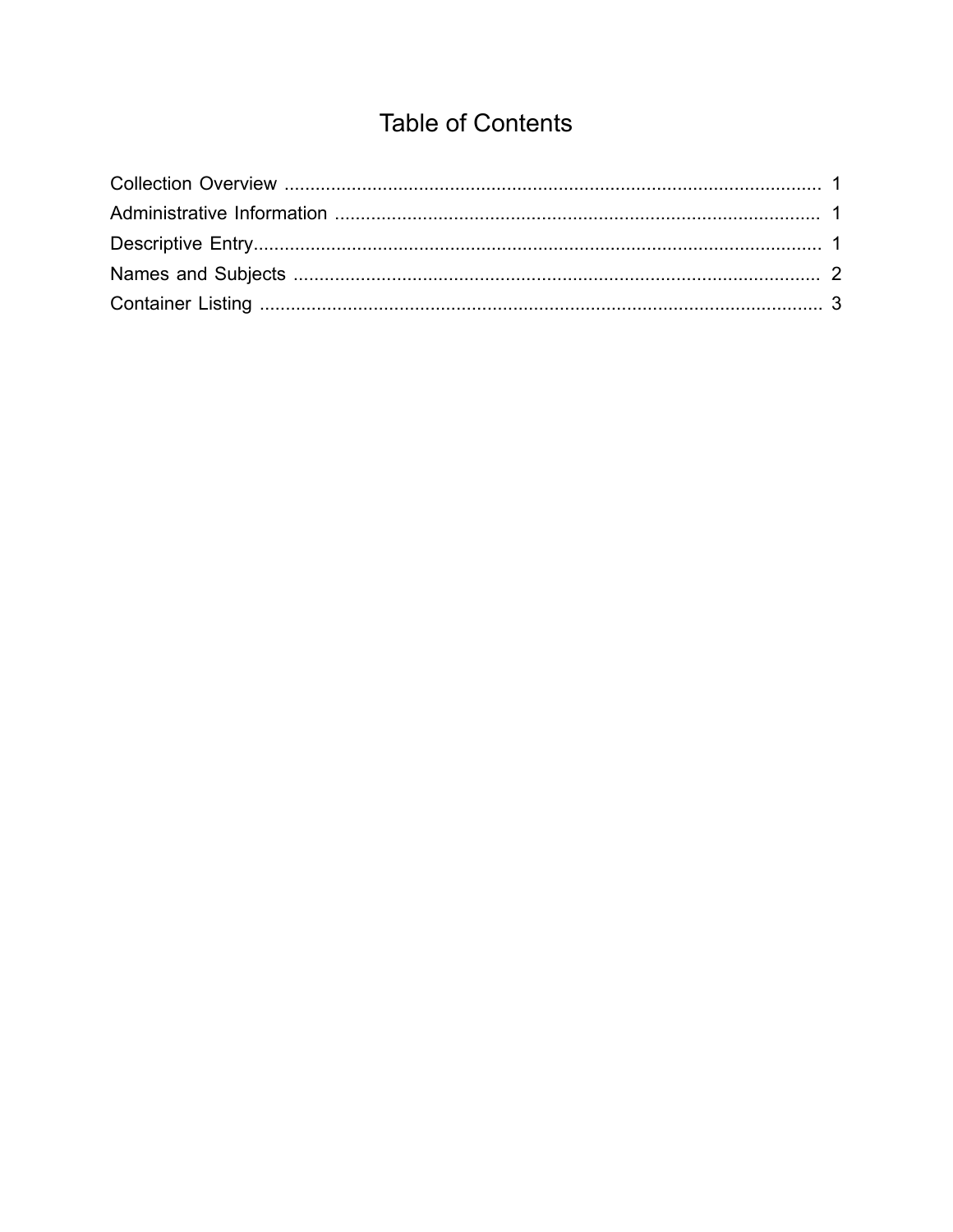| <b>Repository:</b> | Smithsonian Institution Archives, Washington, D.C., osiaref@si.edu |
|--------------------|--------------------------------------------------------------------|
| Title:             | <b>Exhibition Records</b>                                          |
| Identifier:        | Accession 12-065                                                   |
| Date:              | 2003-2010                                                          |
| Extent:            | 2 cu. ft. (2 record storage boxes)                                 |
| Creator::          | Smithsonian American Art Museum. Exhibitions Manager               |
| Language:          | English                                                            |

### <span id="page-2-0"></span>**Collection Overview**

### <span id="page-2-1"></span>**Administrative Information**

#### Prefered Citation

Smithsonian Institution Archives, Accession 12-065, Smithsonian American Art Museum, Exhibitions Manager, Exhibition Records

#### Use Restriction

Restricted for 15 years, until Jan-01-2026; Transferring office; 03/12/2010 memorandum, Toda to Howard; Contact reference staff for details.

## <span id="page-2-2"></span>Descriptive Entry

This accession consists of exhibition records created and maintained by the Exhibitions Manager, Marie Elena Amatangelo, in her work planning and coordinating exhibitions at the Smithsonian American Art Museum (SAAM) and the Renwick Gallery as well as for a traveling exhibition sponsored by SAAM. Exhibitions represented include *Local Color: Washington Painting at Midcentury*; *Celebrating the Lucelia Artist Award, 2001-2006*; *Obata's Yosemite*; *Georgia O'Keeffe and Ansel Adams: Natural Affinities*; *The Honor of Your Company Is Requested: President Lincoln's Inaugural Ball*; *Earth and Sky: Photographs by Barbara Bosworth*; *Color as Field: American Painting, 1950-1975*; *Graphic Masters I: Highlights from the Smithsonian American Art Museum*; *Lino Tagliapietra in Retrospect: A Modern Renaissance in Glass*; *Ornament as Art: Avant-Garde Jewelry from the Helen Williams Drutt Collection*; *Aaron Douglas: African American Modernist*; *Accommodating Nature: The Photographs of Frank Gohlke*; *The Art and Craft of Greene & Greene*; *Jean Shin: Common Thread*; and *What's It All Mean: William T. Wiley in Retrospect*. Also included are records related to proposed and traveling exhibitions, exhibition review meetings, and acquisitions. Materials include correspondence, memoranda, production schedules, budget records, checklists, contracts, prospectuses, images, and other related materials. Some materials are in electronic format.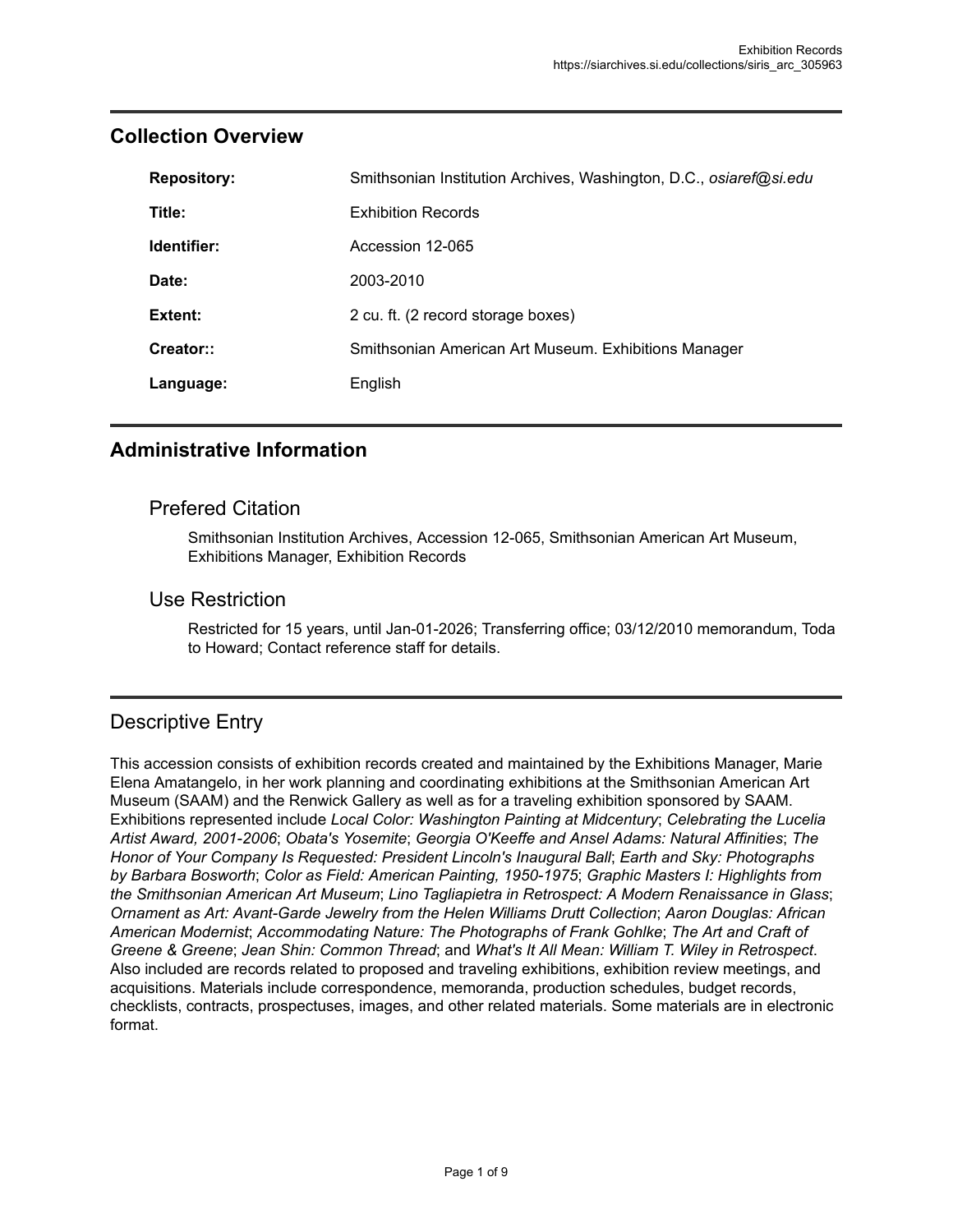### <span id="page-3-0"></span>Names and Subject Terms

This collection is indexed in the online catalog of the Smithsonian Institution under the following terms:

Subjects:

Art museums Art, American Museum exhibits Traveling exhibitions

Types of Materials:

Compact discs Digital images Electronic records **Manuscripts** 

Names:

Aaron Douglas: African American Modernist (Exhibition) (2008: Washington, D.C.) Accommodating Nature: The Photographs of Frank Gohlke (Exhibition) (2008-2009: Washington,  $D.C.$ )

Amatangelo, Marie Elena

Celebrating the Lucelia Artist Award, 2001-2006 (Exhibition) (2007-2008: Washington, D.C.) Color as Field: American Painting, 1950-1975 (Exhibition) (2008: Washington, D.C.) Earth and Sky: Photographs by Barbara Bosworth (Exhibition) (2008: Washington, D.C.) Georgia O'Keeffe and Ansel Adams: Natural Affinities (Exhibition) (2008-2009: Washington, D.C.) Graphic Masters I: Highlights from the Smithsonian American Art Museum (Exhibition) (2008-2009: Washington, D.C.)

Jean Shin: Common Threads (Exhibition) (2009: Washington, D.C.)

Local Color: Washington Painting at Midcentury (Exhibition) (2008: Washington, D.C.) Obata's Yosemite (Exhibition) (2008: Washington, D.C.)

Ornament as Art: Avant-Garde Jewelry from the Helen Williams Drutt Collection (Exhibition) (2008: Washington, D.C.)

The Art and Craft of Greene & Greene (Exhibition) (2009: Washington, D.C.)

The Honor of Your Company Is Requested: President Lincoln's Inaugural Ball (Exhibition) (2008-2010: Washington, D.C.)

What's It All Mean: William T. Wiley in Retrospect (Exhibition) (2009-2010: Washington, D.C.)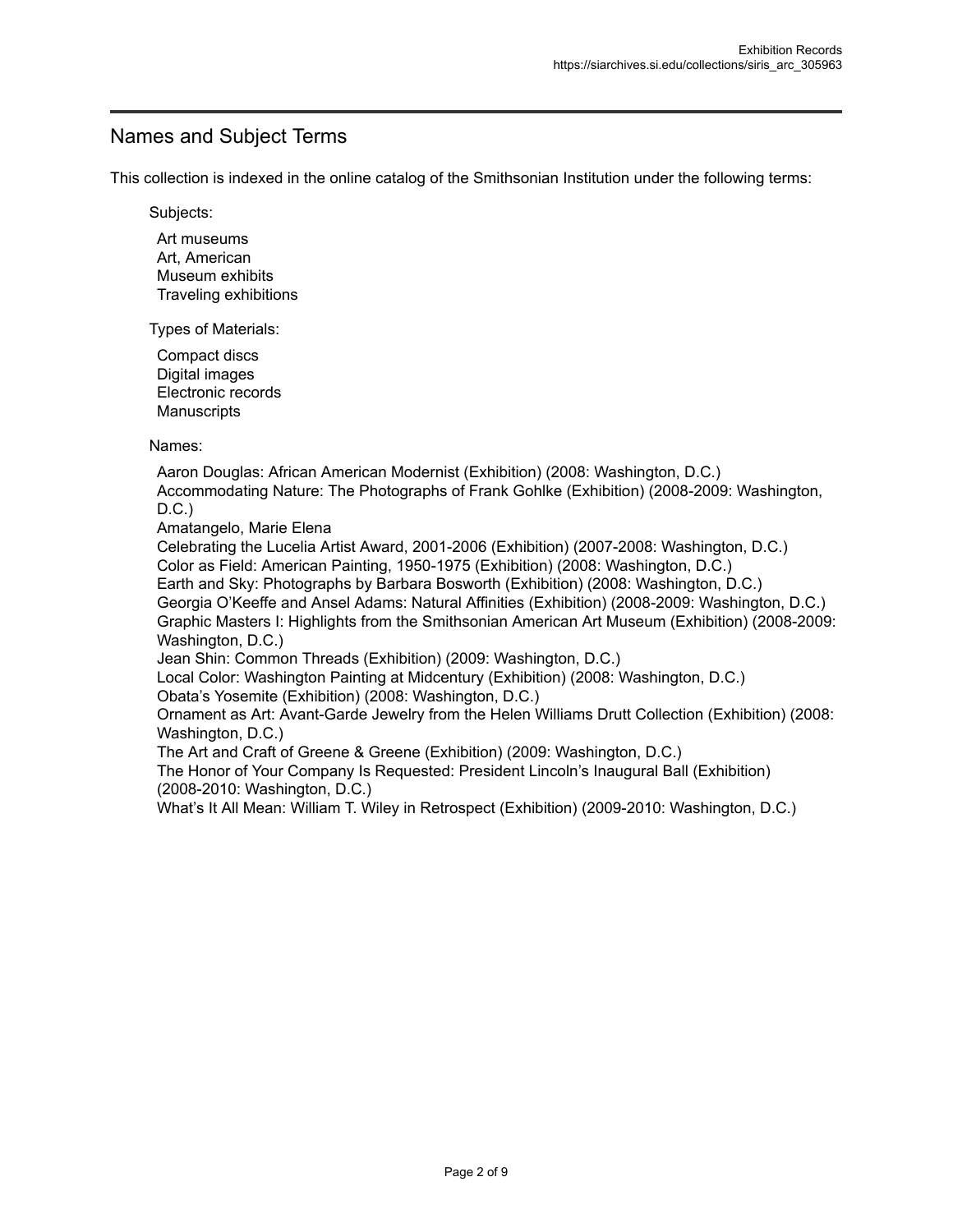## <span id="page-4-0"></span>**Container Listing**

#### Box 1

|            | Local Color: Washington Painting at Midcentury       |
|------------|------------------------------------------------------|
| Box 1 of 2 | Local Color, 2008                                    |
|            | Celebrating the Lucelia Artist Award, 2001-2006      |
| Box 1 of 2 | Lucelia - Checklist, 2006-2007                       |
| Box 1 of 2 | Lucelia - Budget, 2007                               |
| Box 1 of 2 | Lucelia - Contract, 2006-2007                        |
| Box 1 of 2 | Loan letters - Lucelia, 2007                         |
| Box 1 of 2 | Lucelia - Notes, 2007                                |
| Box 1 of 2 | Lucelia - Correspondence, 2007-2008 (2 folders)      |
|            | <b>Obata's Yosemite</b>                              |
| Box 1 of 2 | Checklist - Obata, 2007-2008                         |
| Box 1 of 2 | Obata - Correspondence, 2007-2008                    |
| Box 1 of 2 | Obata - Budget, 2007-2008                            |
| Box 1 of 2 | Prospectus and Schedules: Obata, 2006-2007           |
|            | Georgia O'Keeffe and Ansel Adams: Natural Affinities |
| Box 1 of 2 | O'Keefe/Adams - Budget, 2005-2008                    |
| Box 1 of 2 | O'Keefe/Adams - Checklist, 2004-2008                 |
| Box 1 of 2 | O'Keefe/Adams - Contract, 2005-2008                  |
| Box 1 of 2 | O'Keefe/Adams - Emails, 2005                         |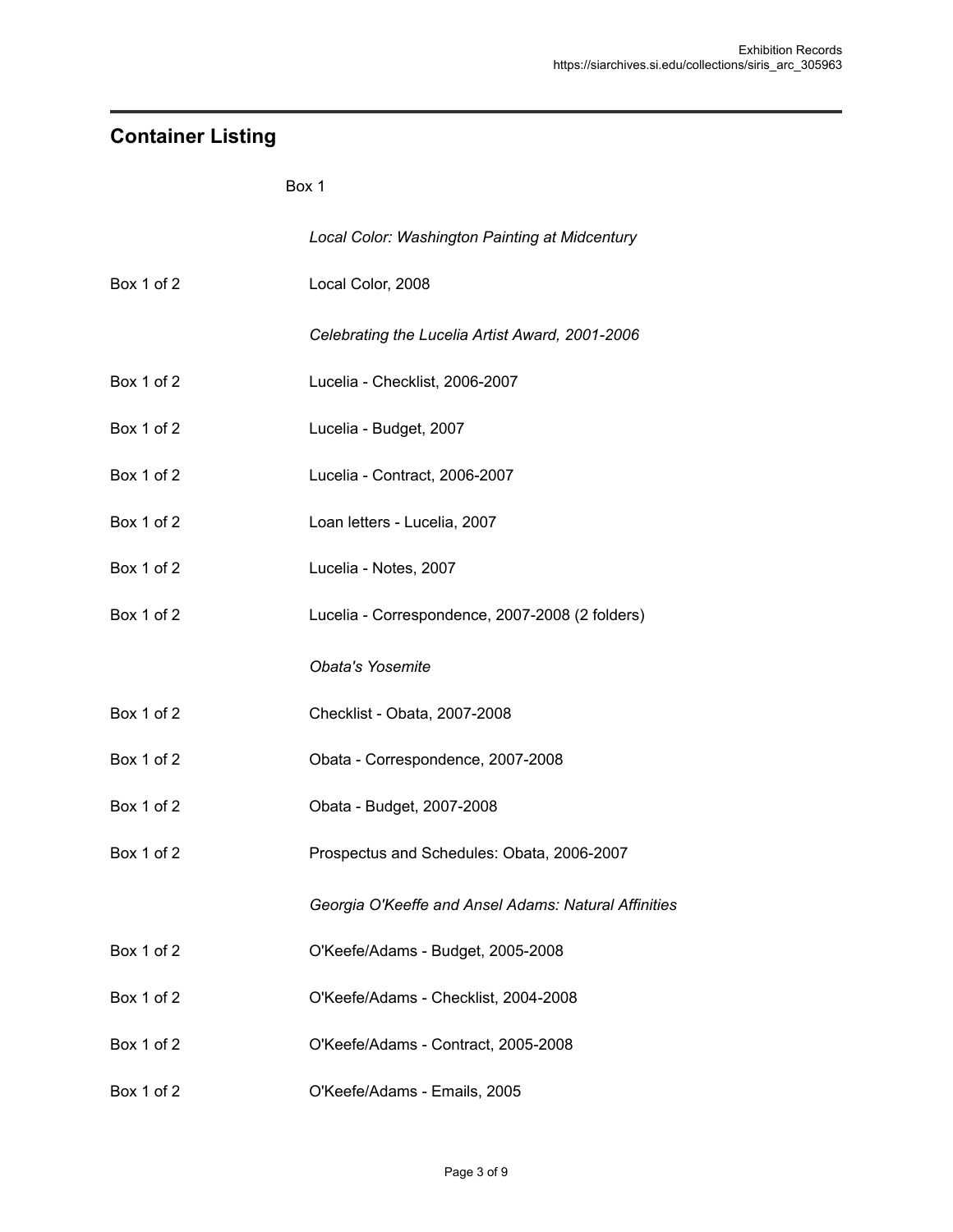- Box 1 of 2 O'Keefe/Adams Prospectus, 2008
- Box 1 of 2 Correspondence O'Keefe/Adams, 2005-2008
- Box 1 of 2 Public Relations/Image Use: O'Keefe/Adams, 2008

*The Honor of Your Company Is Requested: President Lincoln's Inaugural Ball*

- Box 1 of 2 Lincoln's Ball Schedules, 2007
- Box 1 of 2 Lincoln's Ball Emails, 2007
- Box 1 of 2 Lincoln's Ball Meeting notes, 2007
- Box 1 of 2 Lincoln's Ball Budget, 2007
- Box 1 of 2 Lincoln's Ball Checklist, 2007

*Earth and Sky: Photographs by Barbara Bosworth*

- Box 1 of 2 **Bosworth Budget, 2007-2008**
- Box 1 of 2 Bosworth Checklist, 2008
- Box 1 of 2 Bosworth Emails, 2007-2008
- Box 1 of 2 Bosworth Public Relations/Image Use, 2008
- Box 1 of 2 Bosworth Prospectus, 2007
- Box 1 of 2 Bosworth Schedules, 2007

*Color as Field: American Painting, 1950 1975*

- Box 1 of 2 Color as Field Budget, 2005-2008
- Box 1 of 2 Color as Field Checklist, 2006-2007
- Box 1 of 2 Color as Field Contract, 2005-2007
- Box 1 of 2 Color as Field Email, 2005-2008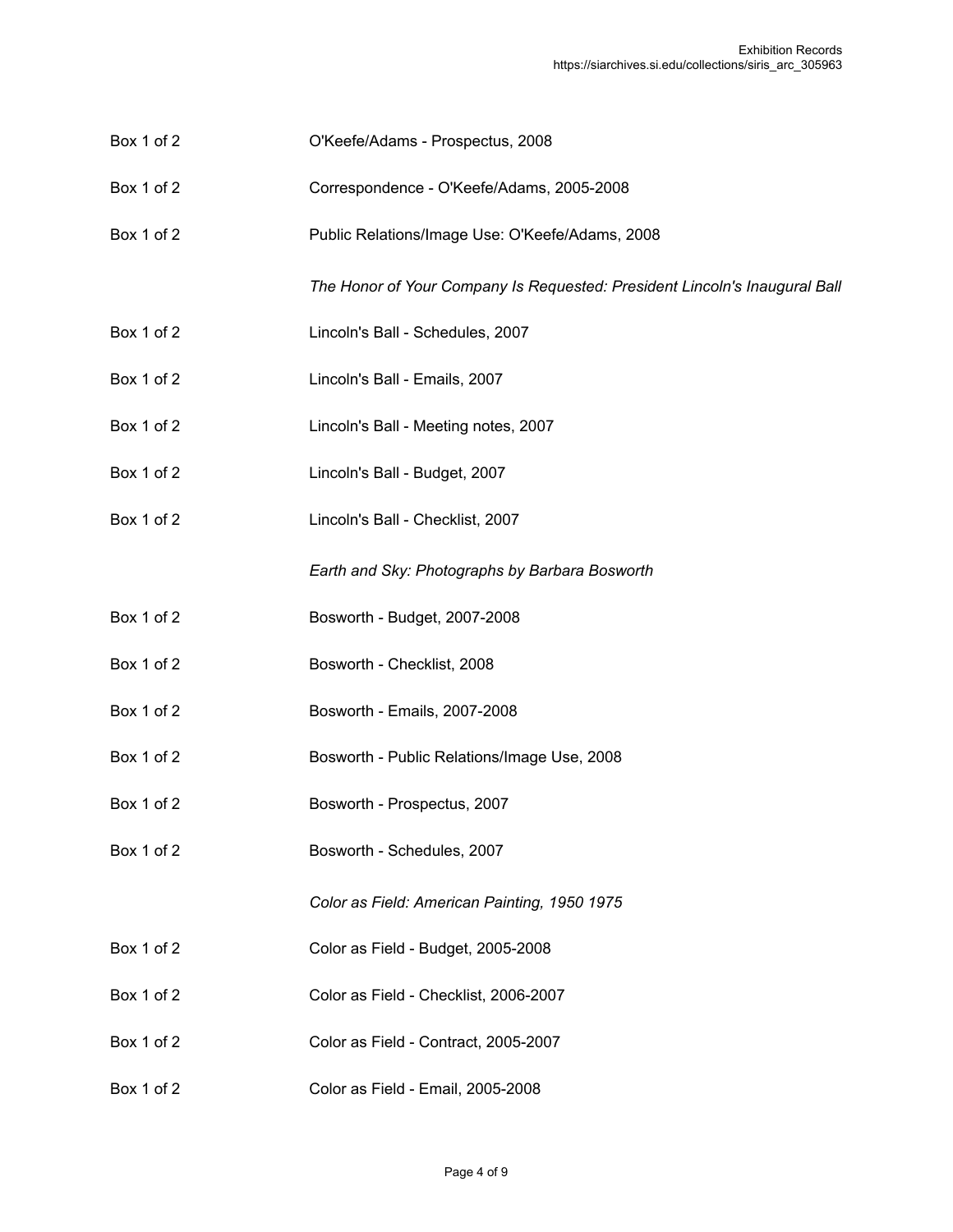- Box 1 of 2 Color as Field Prospectus, 2005-2007
- Box 1 of 2 Color as Field Public Relations/Images, 2007-2008

*Graphic Masters I: Highlights from the Smithsonian American Art Museum*

- Box 1 of 2 Graphic Masters Budget, 2007-2009
- Box 1 of 2 Graphic Masters Checklist, 2007-2008
- Box 1 of 2 Graphic Masters Correspondence, 2007-2009
- Box 1 of 2 Graphic Masters Prospectus and schedules, 2008

*Lino Tagliapietra in Retrospect: A Modern Renaissance in Glass* (Renwick)

- Box 1 of 2 Lino Budget, 2007-2008
- Box 1 of 2 Lino Checklist, 2008
- Box 1 of 2 Lino Contract, 2008
- Box 1 of 2 Lino Emails, 2008
- Box 1 of 2 Lino Meeting notes, 2007-2008
- Box 1 of 2 Lino Prospectus, 2007-2008
- Box 1 of 2 Lino Miscellaneous, 2007

*Ornament as Art: Avant-Garde Jewelry from the Helen Williams Drutt Collection*

- Box 1 of 2 Ornament as Art Budget, 2007-2008
- Box 1 of 2 Ornament as Art Checklist, 2007
- Box 1 of 2 Ornament as Art Contract, 2005-2007
- Box 1 of 2 Ornament as Art Miscellaneous, 2005-2008
- Box 1 of 2 Ornament as Art Prospectus, 2005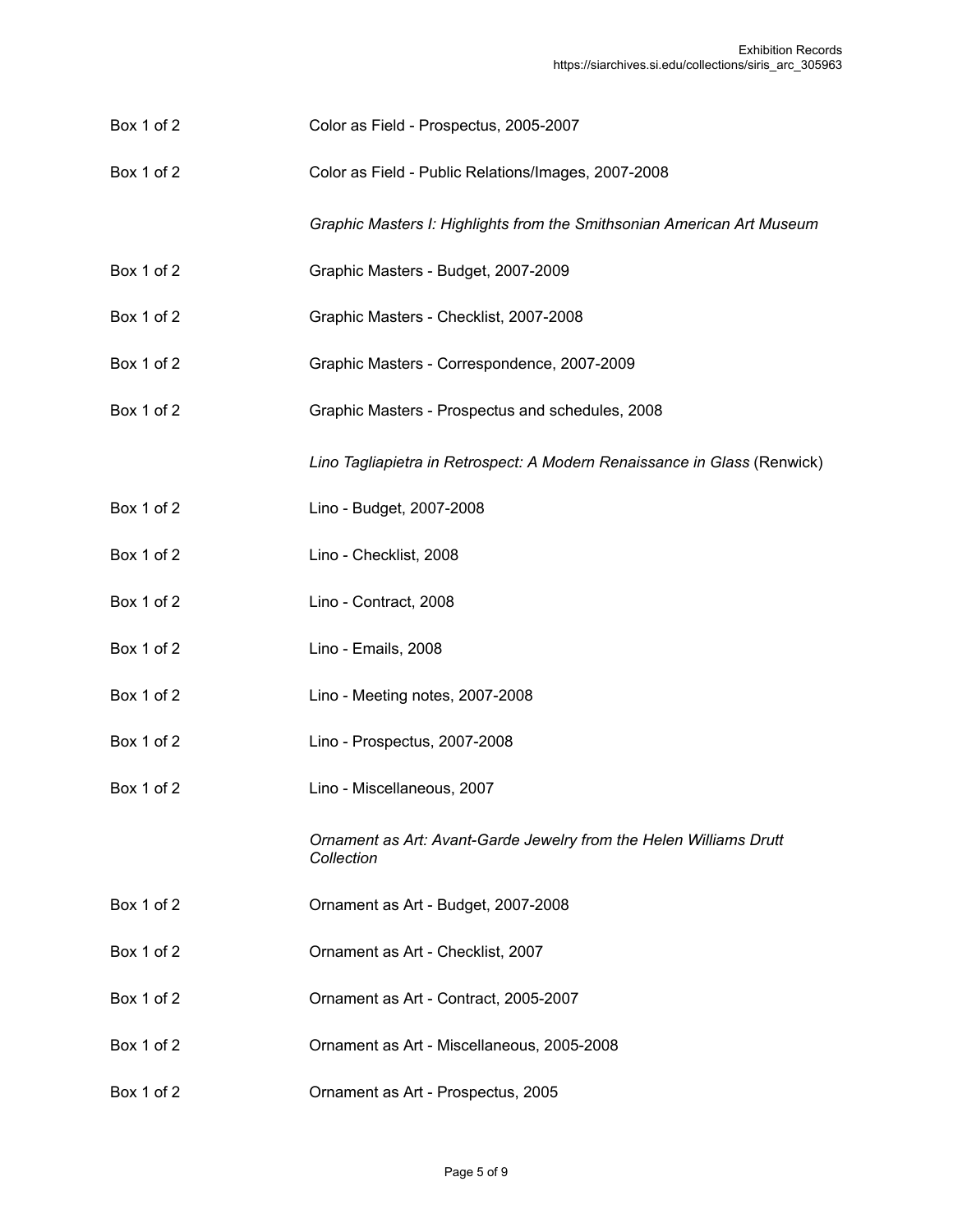- Box 1 of 2 Ornament as Art Emails, 2005-2007
- Box 1 of 2 Ornament as Art Correspondence, 2005-2008
- Box 1 of 2 Ornament as Art Public relations, 2007

#### Box 2

*Aaron Douglas: African American Modernist*

- Box 2 of 2 Aaron Douglas Budget, 2007-2008
- Box 2 of 2 **Aaron Douglas Checklist, 2007-2008**
- Box 2 of 2 **Aaron Douglas Contract, 2007**
- Box 2 of 2 **Aaron Douglas Miscellaneous, 2007-2008**
- Box 2 of 2 **Aaron Douglas Prospectus, 2005-2006**

*Accommodating Nature: The Photographs of Frank Gohlke*

- Box 2 of 2 Gohlke Budget, 2008-2009
- Box 2 of 2 Gohlke Checklist, 2008
- Box 2 of 2 Gohlke Contract, 2007-2008
- Box 2 of 2 Gohlke Emails, 2007-2008
- Box 2 of 2 Gohlke Miscellaneous, 2007-2008
- Box 2 of 2 Gohlke Prospectus, 2008
- Box 2 of 2 Gohlke Purchase Orders/Requisitions, 2007-2009

*The Art and Craft of Greene & Greene* (Renwick)

- Box 2 of 2 Greene & Greene Budget, 2008-2009
- Box 2 of 2 Greene & Greene Checklist, 2008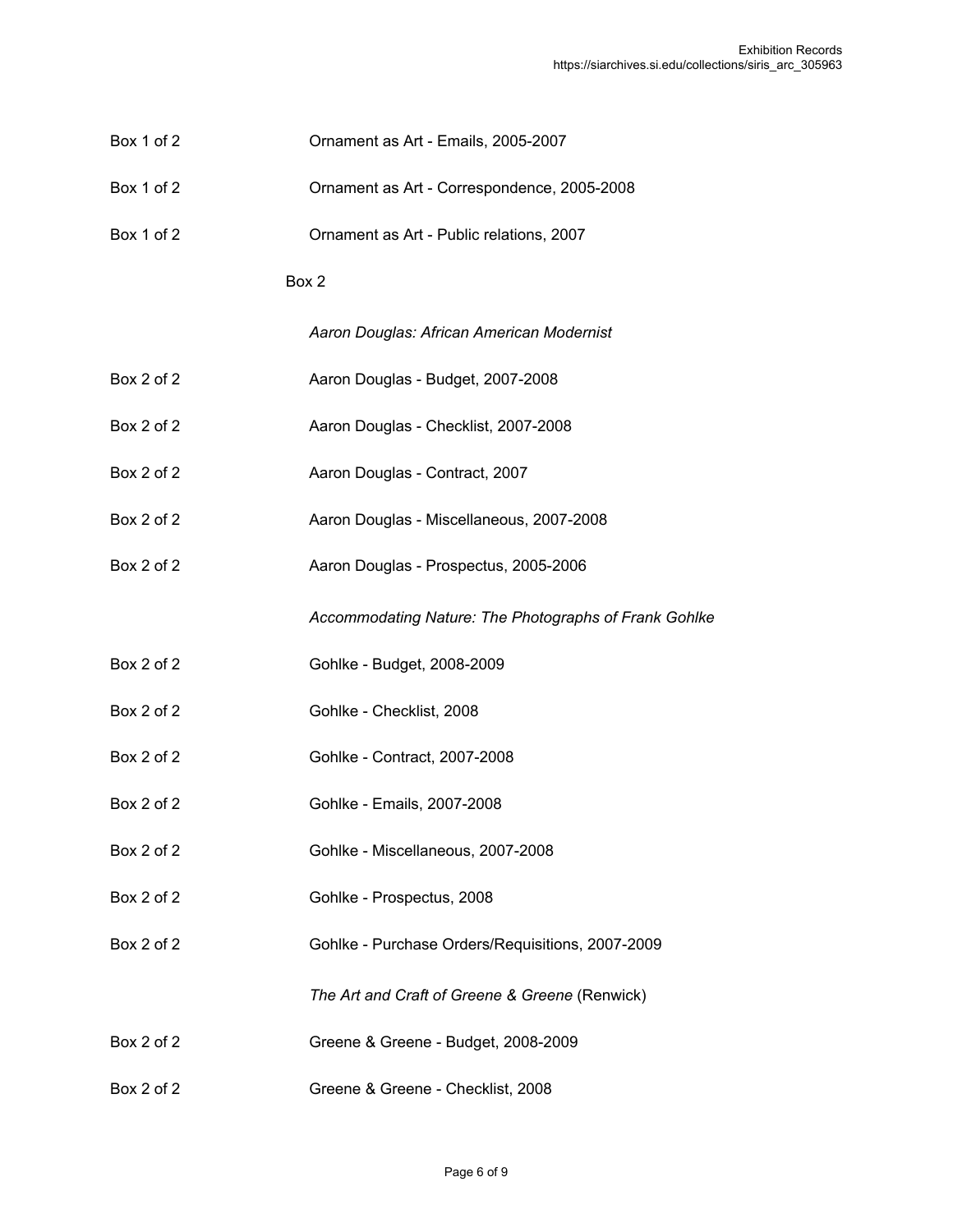- Box 2 of 2 Greene & Greene Contract, 2007-2008
- Box 2 of 2 Greene & Greene Emails, 2007-2009
- Box 2 of 2 Greene & Greene Meeting notes, 2008
- Box 2 of 2 Greene & Greene Prospectus, 2008
- Box 2 of 2 Greene & Greene Miscellaneous,
- Box 2 of 2 Greene & Greene Purchase Orders/Requisitions, 2008

*Jean Shin: Common Thread*

- Box 2 of 2 Shin Budget, 2007-2009
- Box 2 of 2 Shin Checklist, 2007-2009
- Box 2 of 2 Shin Contract, 2007-2009
- Box 2 of 2 Shin Emails, 2007-2009
- Box 2 of 2 Shin Schedules, 2008
- Box 2 of 2 Shin Meeting notes, 2007-2009
- Box 2 of 2 Shin Prospectus, 2007

*What's It All Mean: William T. Wiley in Retrospect*

- Box 2 of 2 Wiley Budget, 2009
- Box 2 of 2 Wiley Checklist, 2008-2009
- Box 2 of 2 Wiley Emails, 2005-2007

#### General files

- Box 2 of 2 Exhibition proposals, 2003-2007
- Box 2 of 2 Exhibition proposal Maya Lin: Systematic Landscapes, 2006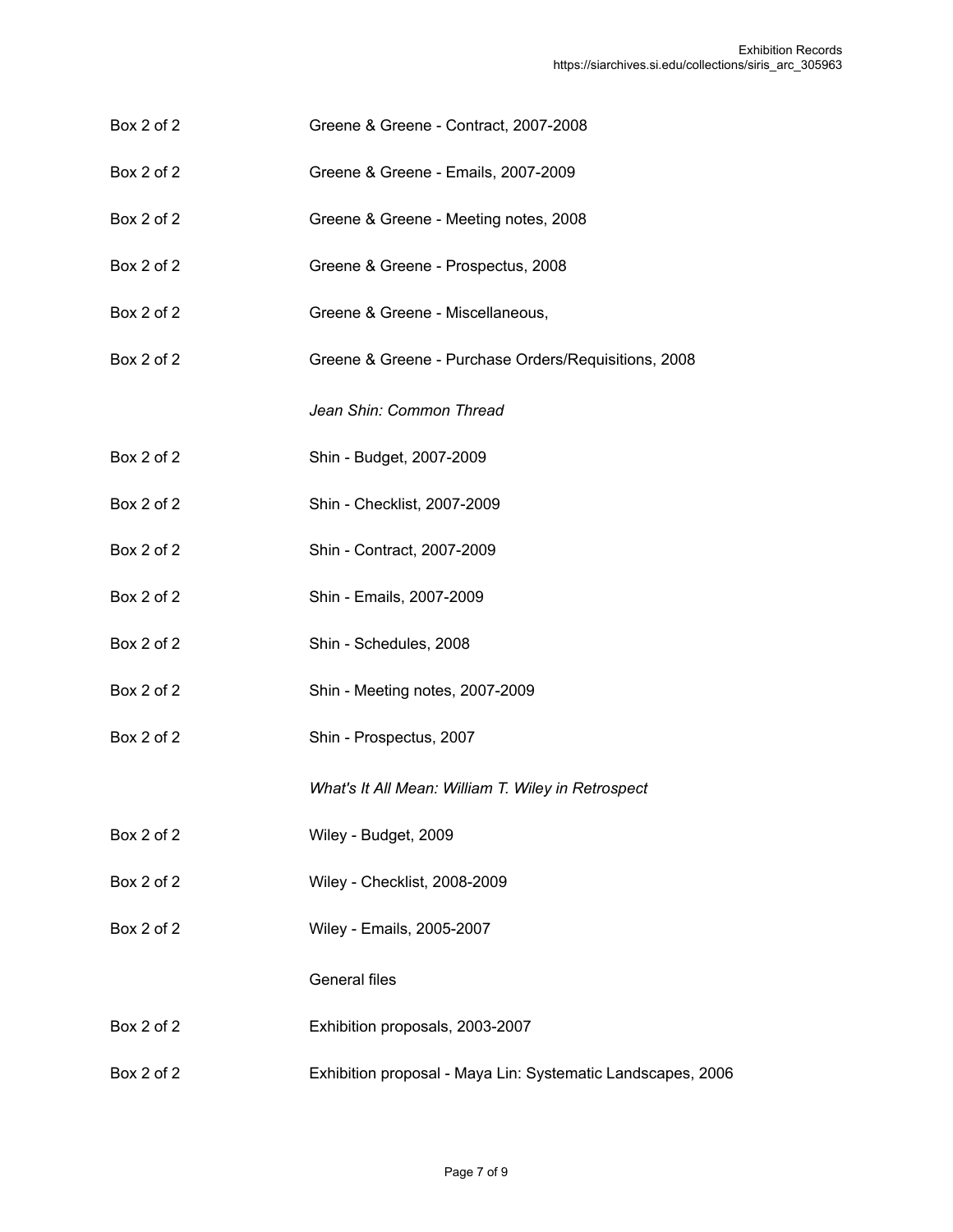- Box 2 of 2 Exhibition proposal Jackson Pollock, 2006
- Box 2 of 2 Exhibition proposal Laced with History, 2007
- Box 2 of 2 Exhibition proposal Craft in America, 2005
- Box 2 of 2 Exhibition proposal Charles Marion Russell, 2005
- Box 2 of 2 Exhibition proposal Wendell Castle, 2005
- Box 2 of 2 Exhibition proposal Christiansen paintings, 2004
- Box 2 of 2 Exhibition proposal Pop art prints, 2007
- Box 2 of 2 Exhibition proposal Norman Rockwell, 2007
- Box 2 of 2 Exhibition proposals Internal, 2003-2005
- Box 2 of 2 Exhibition proposal Tiffany at The World's Columbian Exposition Chicago 1893, 2007 (includes electronic records)
- Box 2 of 2 Exhibition proposal Hartley in Mexico, 2009
- Box 2 of 2 **Exhibition proposal Carrie Mae Weems**, 2010
- Box 2 of 2 Exhibition proposal American Folk Art from Shelburne Museum
- Box 2 of 2 Exhibition proposal Nam June Paik: Art and Process
- Box 2 of 2 Exhibition proposal Man Ray, 2010
- Box 2 of 2 Exhibition proposal The Mind's Eye: Sixty Years of Photography by Jerry Uelsmann, 2010
- Box 2 of 2 Traveling exhibitions, 2005
- Box 2 of 2 Traveling exhibitions Responses, 2005-2009
- Box 2 of 2 Exhibition review meeting notes, 2005
- Box 2 of 2 Master exhibition schedules, 2006
- Box 2 of 2 **Acquisitions** Christo